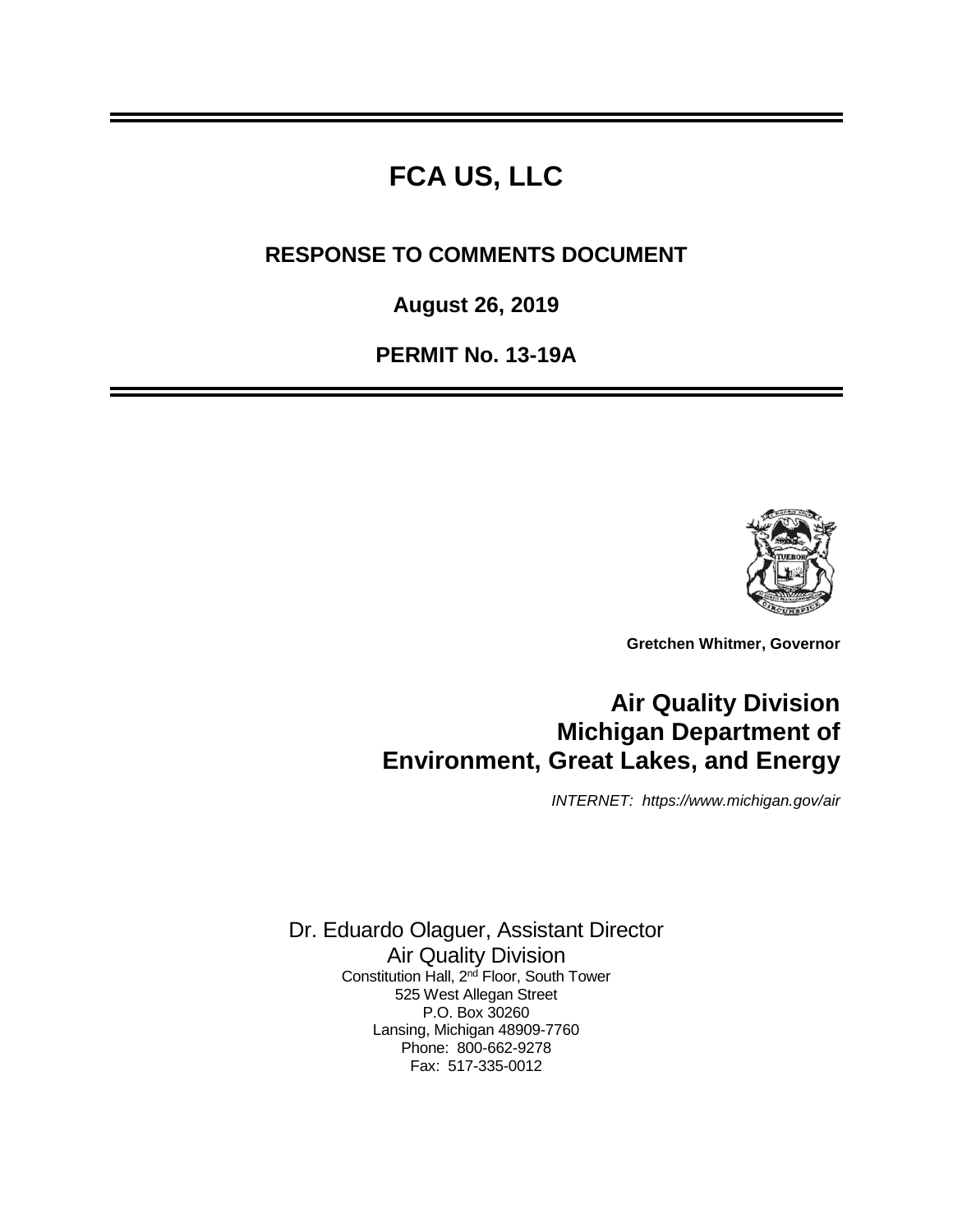## **Table of Contents**

# **Section** Page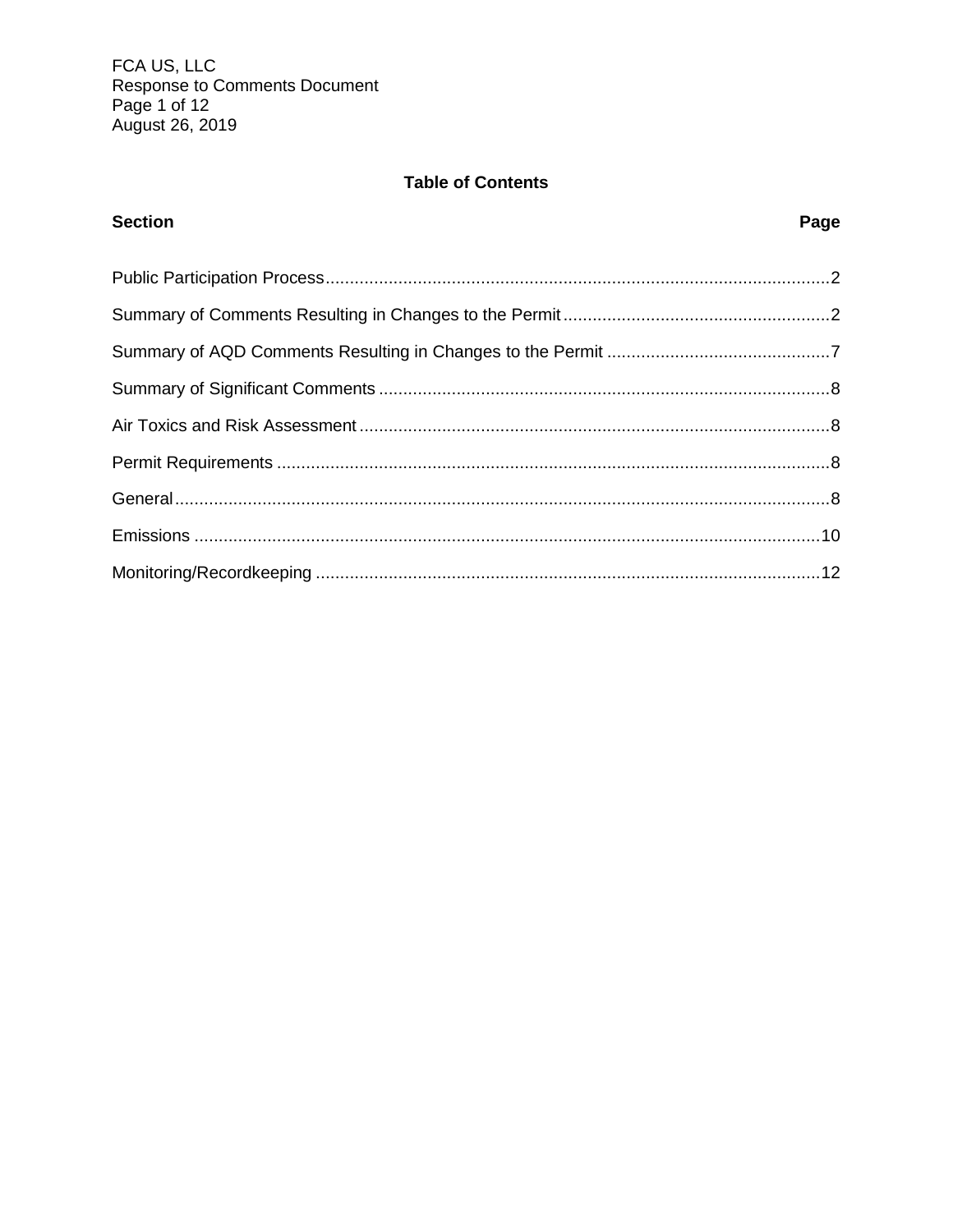FCA US, LLC Response to Comments Document Page 2 of 12 August 26, 2019

## **I. PUBLIC PARTICIPATION PROCESS**

Permit to Install (PTI) application No. 13-19A, for FCA US, LLC, is for the installation of a new automotive paint shop and modifications to an existing automotive assembly line located at 21500 Mound Road, Warren, Michigan. The public participation process involved providing information for public review including a fact sheet, proposed permit terms and conditions, a public comment period, an informational meeting, a public hearing, and the receipt of written public comments on staff's analysis of the application and the proposed permit.

On July 17, 2019, copies of the Notice of Air Pollution Comment Period and Public Hearing, the Technical Fact Sheet, the Proposed Project Summary, and the draft terms and conditions were placed on the Michigan Department of Environment, Great Lakes, and Energy (EGLE or Department), Air Quality Division (AQD) Home Page (https://www.michigan.gov/air). Also on that date, the AQD mailed 38 letters to persons who had previously expressed interest via letter and had provided a complete address. In addition, a notice announcing the Public Comment Period, Public Informational Meeting, and Public Hearing was placed in the Warren Weekly. The notice provided pertinent information regarding the proposed action; the locations of available information; a telephone number to request additional information; the date, time, and location of the Public Informational Meeting and Public Hearing; the closing date of the Public Comment Period; and the address where written comments were being received.

The Informational Meeting was held on August 19, 2019, at the Warren Community Center cafeteria, 5460 Arden Avenue, Warren, Michigan. This location was selected due to its proximity to the facility and the size of the room. Approximately seven people attended the Informational Meeting. A panel of representatives from the AQD were available to answer questions regarding the proposed project. The meeting began at 5:30 p.m. and concluded at approximately 7:00 p.m.

The Public Hearing was held on August 19, 2019, directly following the Information Meeting at the same location. The hearing began at 7:00 p.m. with Tracy Kecskemeti as the Hearings Officer and Dr. Eduardo Olaguer as the Decision Maker. Only comments on the proposed permit action were to be received. In addition, AQD was available outside the cafeteria to answer any questions. Approximately seven people attended the Public Hearing with none providing oral comments. The Public Hearing concluded at 7:15 p.m. Only one set of written comments was received during the Public Comment Period and the Hearing.

The remainder of this document is a listing of the significant comments received during the Public Comment Period and Hearing regarding the proposed permit and the Department's response. The first section discusses the comments received that resulted in changes to the final permit terms and conditions and the basis for each change. The last section discusses the Department's response to all other significant comments that did not result in changes to the final permit.

## **II. SUMMARY OF COMMENTS RESULTING IN CHANGES TO THE PERMIT**

## **Comment**

Multiple conditions require testing every five years unless an annual demonstration is done to show that the most recent test is still valid. The wording on these conditions is inconsistent with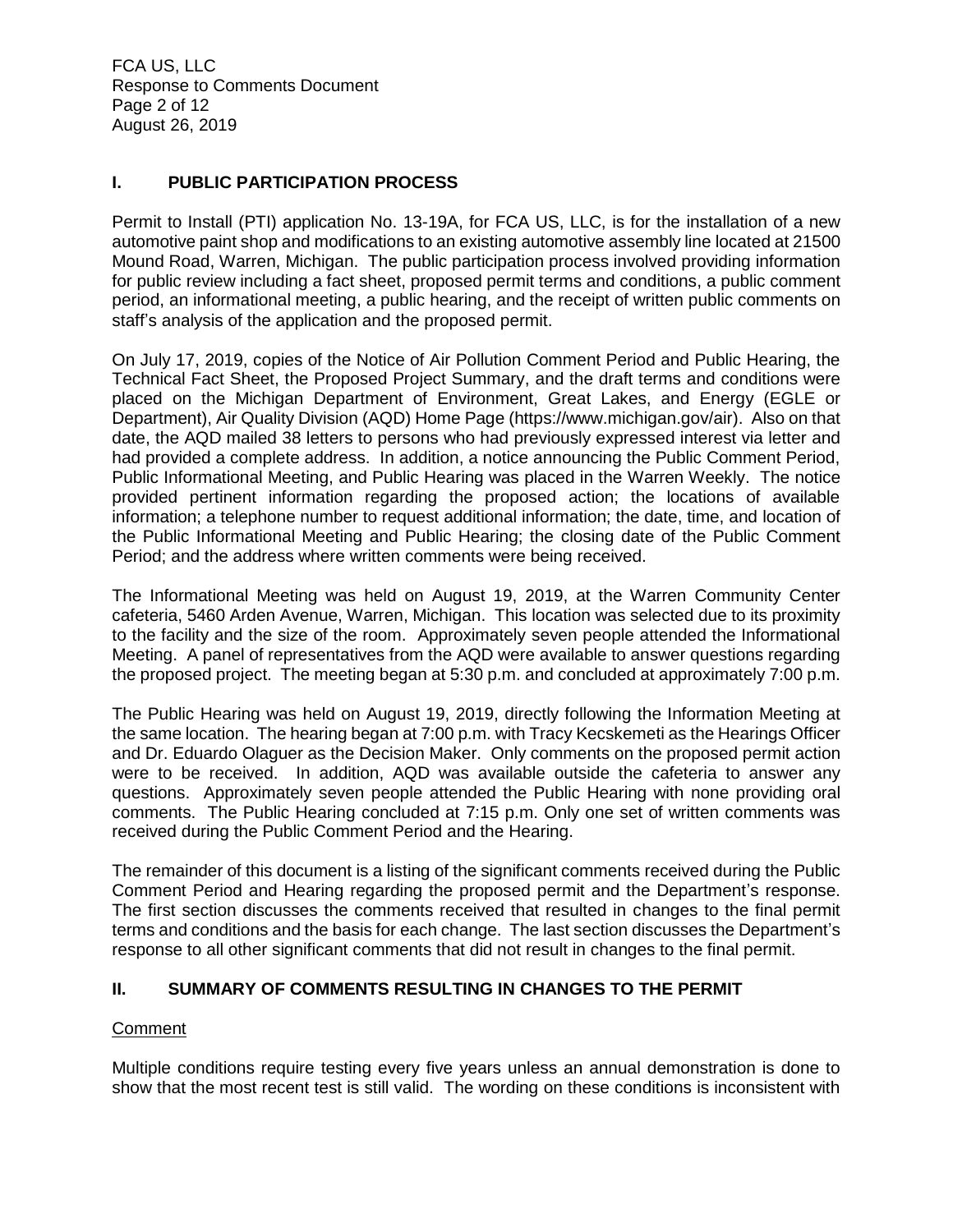FCA US, LLC Response to Comments Document Page 3 of 12 August 26, 2019

some conditions requiring "submittal", some requiring "maintained", and some requiring that the demonstration is "documented." These conditions should be consistent.

#### AQD Response

The AQD agrees that these conditions should be worded consistently. The most recent wording for similar conditions has required that the applicant "…'documents annually' that the most recent acceptable test remains valid and representative." Therefore, the wording in all conditions that include this wording has been changed to "documents annually."

#### Condition Change

This change was performed in the following emission unit (EU) or flexible group (FG) special conditions (SC):

EUECOATWEST - SC V.2, EUPRIMERWEST – SC V.2, V.4, and V.5, EUTOPCOATWEST – SC V.2, V.4, and V.5, EUSPOTREPAIRWEST – SC V.2, EUECOATEAST, SC V.2, EUSPOTREPAIREAST – SC V.2, FGTOPCOATEAST, SC V.5, FGSPOTPRIMEWEST – SC V.2, FGRTOWEST – SC V.1 and V.2, FGRTOEAST – SC V.1 and V.2, FGBOILERS – SC V.1 and V.2, FGFACILITY – SC V.1 and V.2

#### **Comment**

There are various editorial errors in the draft permit.

#### AQD Response

The AQD agrees that there were some typographical and nomenclature errors that require correcting.

#### Condition Change

The various editorial errors were corrected. These corrections were performed in the following special conditions:

EUECOATWEST - SC V.2, EUTOPCOATWEST – SC IV.2, EUPURGECLEANEAST – SC IX.2, FGCONTROLS – Pollution Control Equipment description

#### **Comment**

There were various clarifications and/or corrections proposed with regards to special conditions as well as emission unit, flexible group, and pollution control equipment descriptions.

#### AQD Response

The AQD agreed with the proposed clarifications to those conditions and incorporated the suggested changes.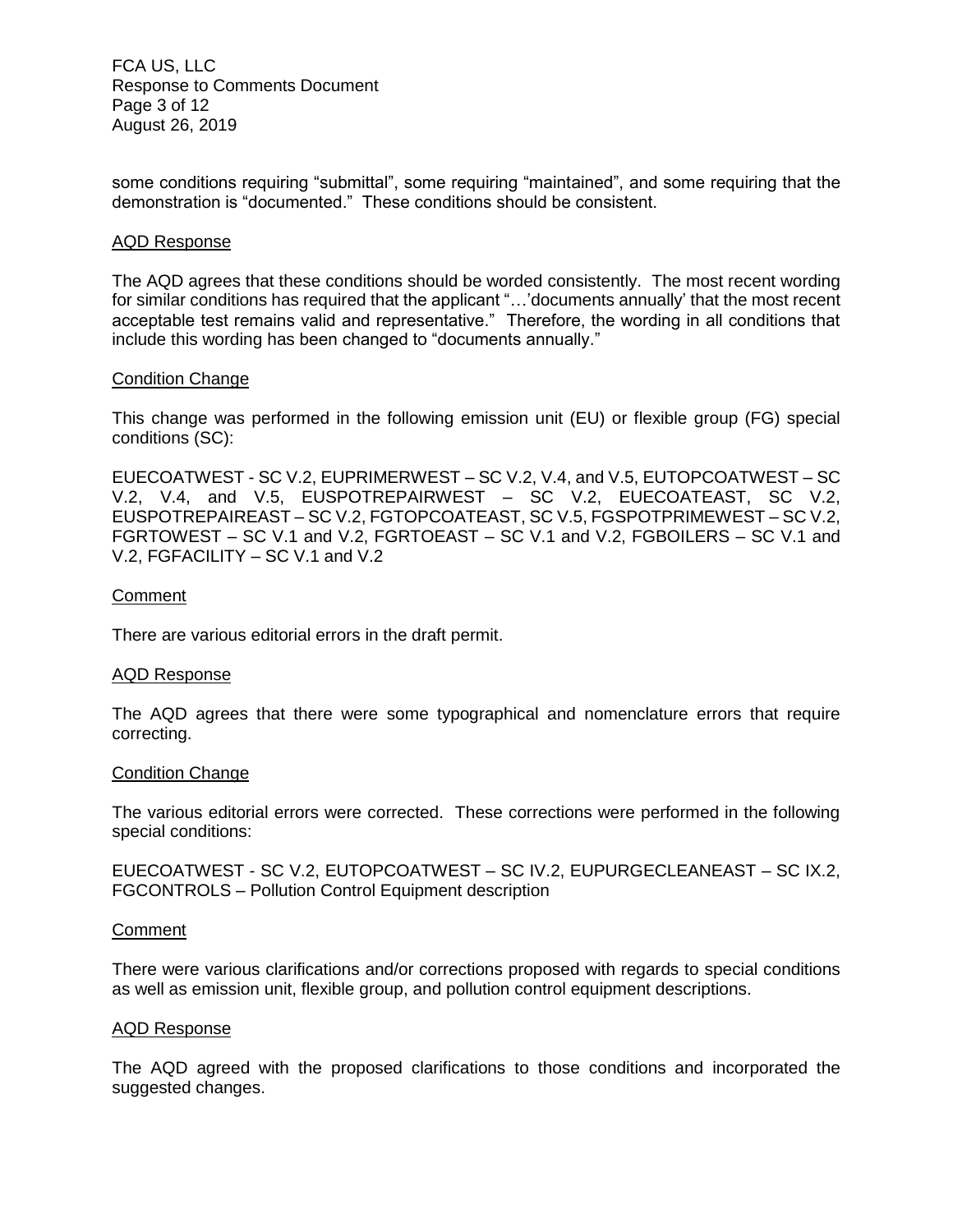FCA US, LLC Response to Comments Document Page 4 of 12 August 26, 2019

## Condition Change

The following descriptions were changed to provide clarification or correct nomenclature:

EUECOATEAST – EU Description, EUPRIMERWEST – Pollution Control Equipment, EUECOATWEST – SC IV.2, EUSEALERS – SC VIII.2, EUTUTONE – SC IX.1, FGRTOEAST – FG Description, FGCONTROLS – Pollution Control Equipment, FGAUTOMACT – Pollution Control Equipment

In addition, the following conditions were removed, as they were deemed as not applicable or were repetitive:

EUECOATWEST – SC VI.5, EUSPOTREPAIREAST – SC VI.2, EUFINALREPAIR – SC VI.2

#### **Comment**

There are operational requirements that only refer to "FGCONTROLS" when specifying the control equipment that must be operating for specific processes. These requirements should identify the specific control equipment.

#### AQD Response

The AQD agrees that clarification is needed with regards to which control equipment must be operating for the processes specified.

#### Condition Change

The following SCs were changed to specify whether the specific process is controlled by the west concentrator and west regenerative thermal oxidizer (RTO), or the east concentrator and east RTO:

West Concentrator and West RTO: EUPRIMERWEST – SC IV.1, EUTOPCOATWEST – SC IV.1, EUPURGECLEANWEST – SC IV.1

East Concentrator and East RTO: EUPURGECLEANEAST – SC IV.1, FGTOPCOATEAST – SC  $IV.3$ 

#### **Comment**

EUFINALREPAIR, SC IX.2 states that this EU must comply with 40 CFR Part 60, Subpart A and MM. This SC should be removed because a final repair process is not subject to these requirements.

#### AQD Response

The AQD agrees that final repair processes are not subject to 40 CFR Part 60, Subparts A and MM.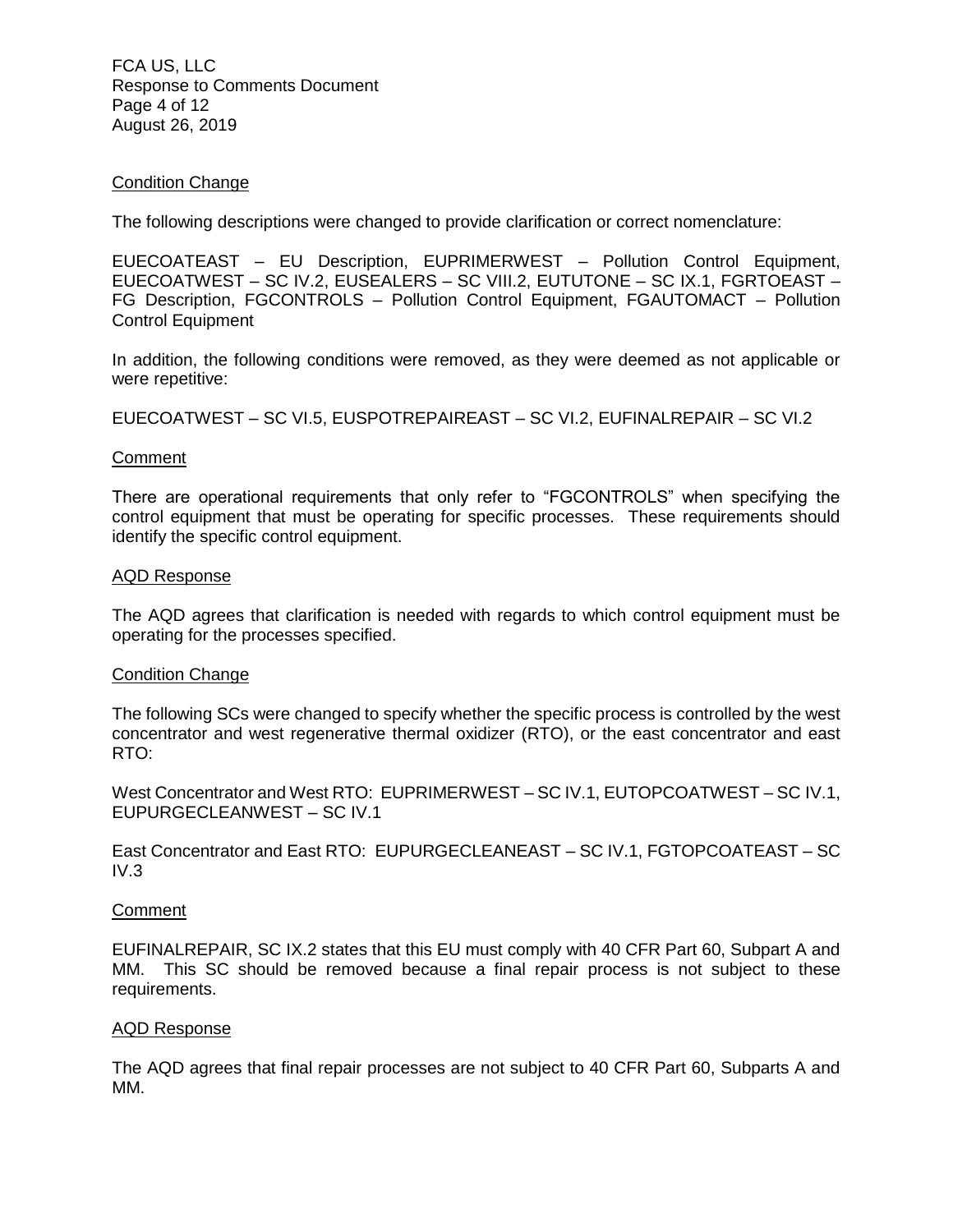FCA US, LLC Response to Comments Document Page 5 of 12 August 26, 2019

#### Condition Change

EUFINALREPAIR, SC IX.2 was removed.

#### **Comment**

EUECOATWEST, SC IV.2 has an incorrect reference to "SC VI.3" for the prep booth, as this condition refers to the RTO temperature monitoring device.

## AQD Response

A weekly particulate matter (PM) control system visual inspection requirement was inadvertently omitted from EUECOATWEST.

#### Condition Change

The weekly PM control system visual inspection requirement was placed in EUECOATWEST as SC VI.3, which makes the reference in SC IV.2 correct.

The addition of this requirement also required renumbering SC IV.3 and IV.4 in EUECOATWEST. The reference in the 'Monitoring/Testing Method' column of the Emission Limits table for SC I.1 and I.2 in EUECOATWEST was changed from SC VI.4 to SC VI.5.

#### **Comment**

The PM, particulate matter equal to or less than 10 microns (PM10), and particulate matter equal to or less than 2.5 microns (PM2.5) emission limits, as established in FGTOPCOATEAST, are only applicable upon completion of the refurbishment of EU-COLOR-ONE. As currently written, those emission limits would become applicable upon issuance of the permit.

#### AQD Response

The AQD agrees that the referenced emission limits are not applicable until EU-COLOR-ONE has been refurbished, including the installation of control equipment.

#### Condition Change

An additional footnote, designated "I", was placed onto SCs I.17, I.18, I.19, I.20, I.21, and I.22 of FGTOPCOATEAST, and added to the footnote list at the bottom of the table. The additional footnote reads: *"This emission limit shall be applicable upon startup of the refurbished EU-COLOR-ONE after control equipment has been installed"*

#### **Comment**

The newly added hourly oxides of nitrogen (NOx), PM10, and PM2.5 limits for the existing boilers, permitted in FG-BOILERS, appear to become applicable upon issuance of the permit limit. Because the basis for the limits is the minor source modeling demonstration, and the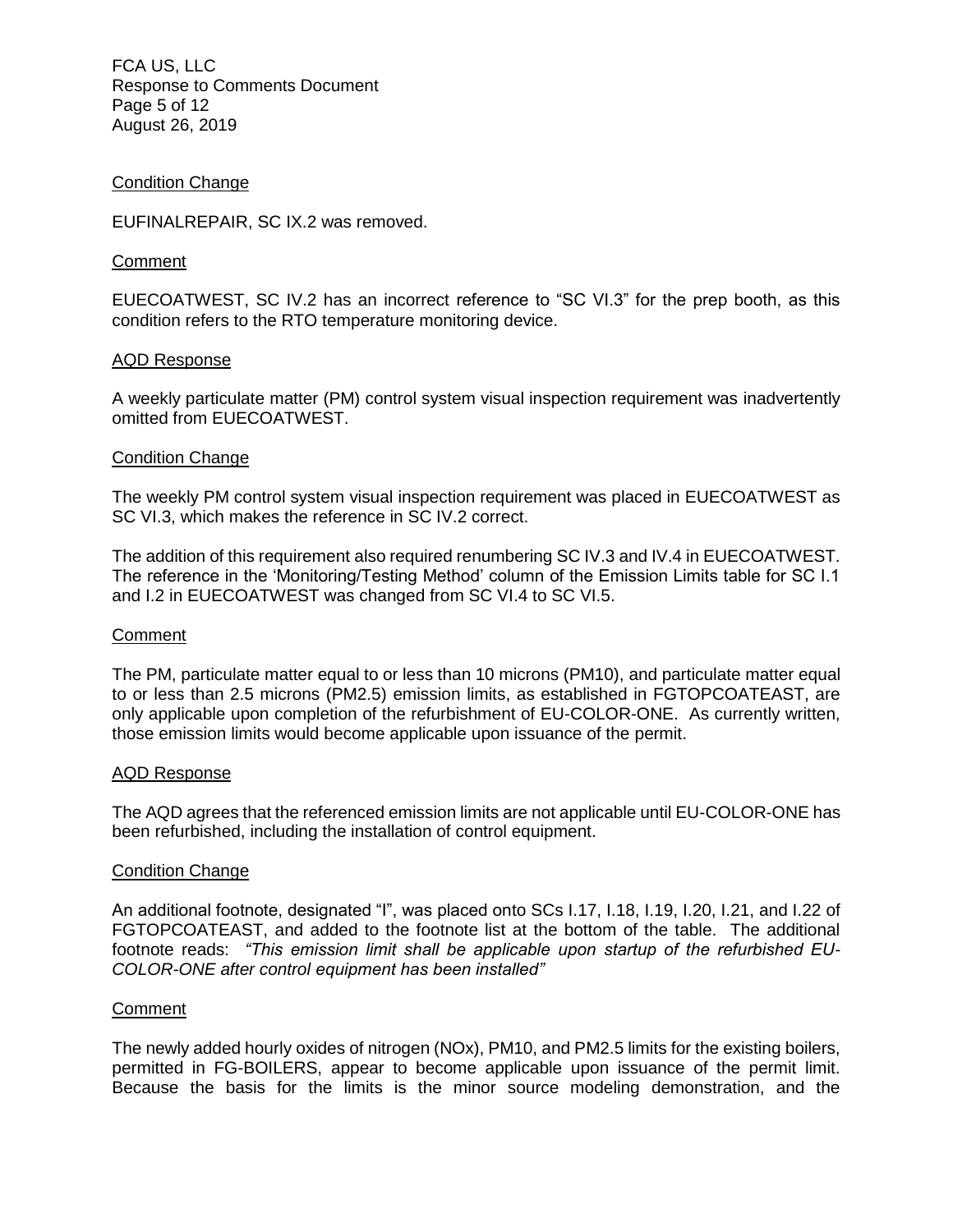FCA US, LLC Response to Comments Document Page 6 of 12 August 26, 2019

demonstration incorporated the estimated emissions from the sources after completion of the project, the permit limits should not become applicable until after the completion of facility modifications.

#### AQD Response

The AQD agrees that the NOx, PM10, and PM2.5 limits on the existing boilers do not become applicable until after completion of the facility modifications.

#### Condition Change

A footnote, designated "A", was placed on SC I.2, I.3, I.4, I.5, and I.6 of FGBOILERS, and added to the bottom of the table. The footnote reads "*This emission limit becomes applicable upon startup of the west paint shop."*

In addition, the language for SC V.1 and V.2 for FGBOILERS must be changed from *"Within 180 days of permit issuance"*, as these limits do not become applicable upon issuance of the permit. The language from these two conditions has been replaced with *"Within 365 days of saleable vehicle production from the west paint shop…"*

#### **Comment**

A comment was received to change the language for EUPRETREATWEST – SC II.1 to state that *"No materials in EUPRETREATWEST shall contain any VOCs or HAPs that are emitted from the process."*

#### AQD Response

The AQD agrees that the pretreating process uses materials that contain volatile organic compounds (VOCs) and hazardous air pollutants (HAPs), and that the respective VOCs and HAPs are compounds that have very low vapor pressures and are not expected to volatilize or emit under the operational conditions of the pretreatment process.

Recent permits for automotive pretreatment processes have been issued with similar language, with the requirement for a demonstration to show that any VOC and/or HAP compounds do not emit in the representative operating conditions.

#### Condition Change

SC II.1 was changed to the proposed language above. In addition, SC VI.2 was added to the permit, which states:

*The permittee shall keep a record, acceptable to the AQD district supervisor, demonstrating that any VOC and/or HAP compounds contained in the EUPRETREATWEST materials will not be emitted at the representative operating conditions. (R 336.1225, R 336.1702, R 336.2908)*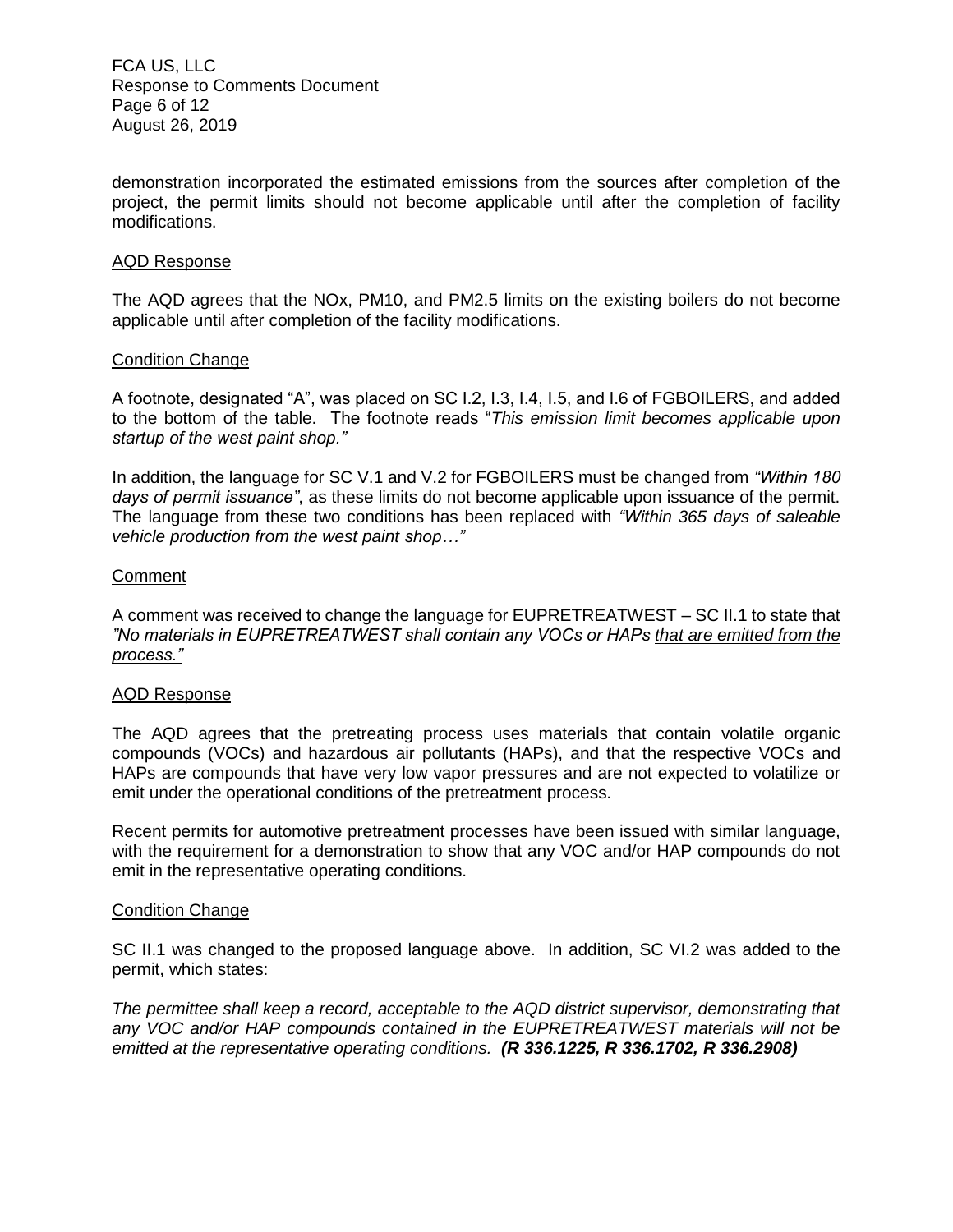## **III. SUMMARY OF AQD COMMENTS RESULTING IN CHANGES TO THE PERMIT**

#### AQD Comment

The updated FGTOPCOAT, named FGTOPCOATEAST, inadvertently omitted monitoring and recordkeeping requirements for the existing thermal oxidizers that control the bake oven portions of EU-COLOR-ONE, EU-COLOR-TWO, and EU-REPROCESS. These requirements are necessary for the enforceability of, and to allow the applicant to take credit for, the installation of the control equipment.

#### Condition Change

The language in FGTOPCOATEAST – SC VII.8 was changed to:

*"The permittee shall install, maintain, and operate…the spray booth portions of EU-COLOR-ONE, and the thermal oxidizer in the bake oven portions of EU-COLOR-ONE, EU-COLOR-TWO, and EU-REPROCESS…"*

#### AQD Comment

The majority of testing conditions throughout the permit allow for an annual demonstration that the most recent acceptable test remains valid and representative. However, that wording was inadvertently omitted from some testing conditions.

#### Condition Change

Language allowing for an annual demonstration was placed into the following conditions:

FGRTOWEST – SC V.1, FGRTOEAST – SC V.1, FGFACILITY – SC V.1

#### AQD Comment

A requirement for weekly visual inspections on all particulate control systems is present in all EUs and FGs that contain that type of control equipment. This requirement was inadvertently omitted from FGSPOTPRIMEWEST, which consists of spot prime processes in the west paint shop that use dry filter particulate control systems.

#### Condition Change

The following condition was added to FGSPOTPRIMEWEST as SC VI.4:

*The permittee shall monitor the condition of each particulate control system through weekly visual inspections. The permittee shall keep records of visual inspections of each exhaust filter system, or water wash particulate control system which include the dates and results of the inspections, and the dates and reasons for repairs. All records shall be kept on file and made available to the Department upon request. (R 336.1301, R 336.1331, 40 CFR 52.21(c) & (d))*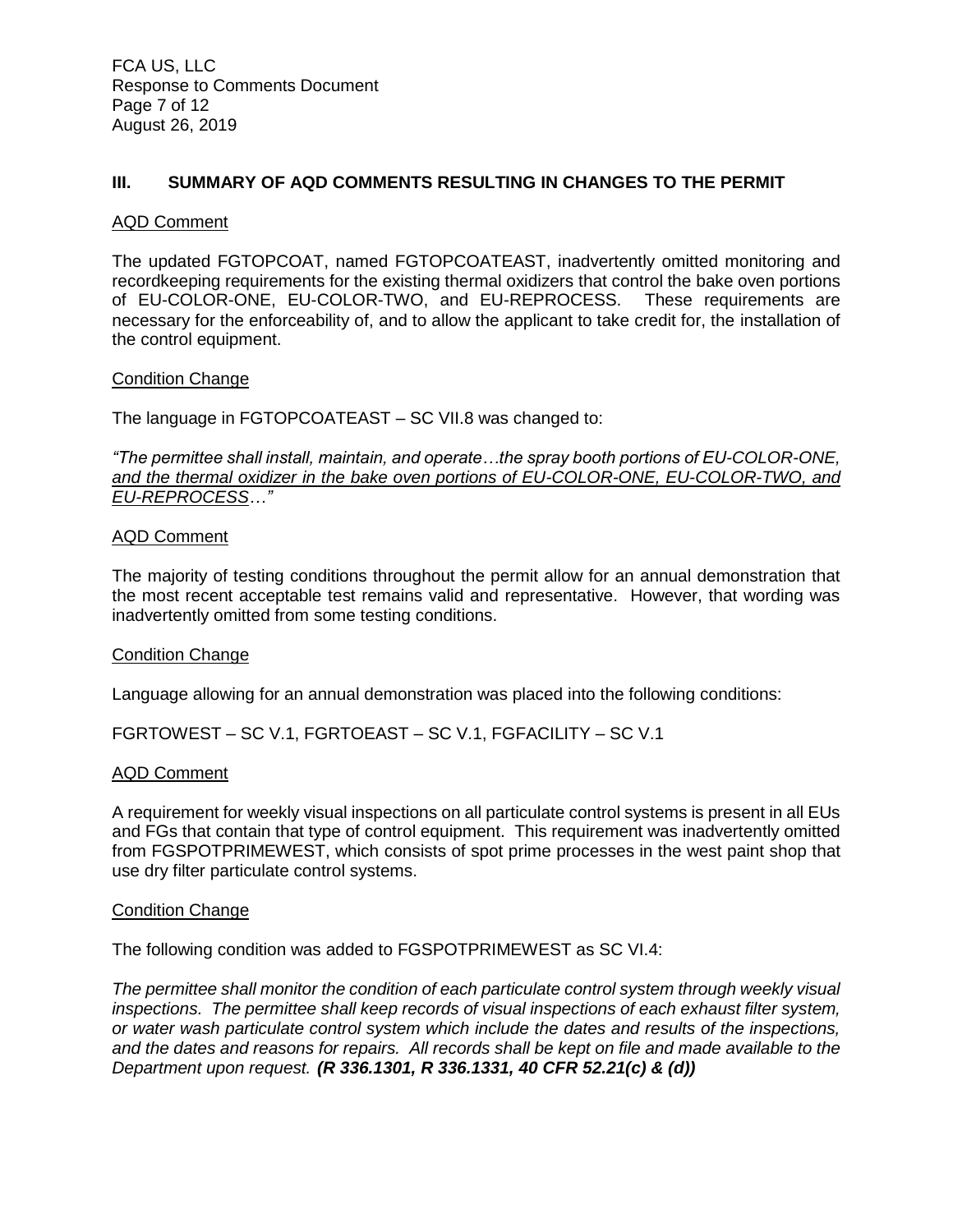FCA US, LLC Response to Comments Document Page 8 of 12 August 26, 2019

## **IV. SUMMARY OF SIGNIFICANT COMMENTS**

#### **A. Air Toxics and Risk Assessment**

#### **Comment**

A request was received to remove the flexible groups (FGs) FGNGWEST and FGNEWNGEAST. These FGs were created based on the TAC modeling demonstration in the original application that relied on the natural gas combustion equipment operating at a factor of less than 100% on an annual basis. An updated TAC analysis was provided based on the maximum capacity of all natural gas combustion units operating at 100% of capacity on an annual basis and the TAC impacts remained essentially unchanged.

#### AQD Response

FGNGWEST and FGNEWNGEAST contain natural gas usage limits based upon the submitted application and resulting TAC analysis. In addition, these flexible groups include requirements for installation of low-NOx burners and filtration on the associated natural gas equipment that is not listed elsewhere in the permit; therefore, these FGs cannot be removed.

The updated TAC analysis discussed in the comment was not received by the AQD with enough time to review and verify that analysis prior to the start of the public comment period.

The AQD could review and verify the updated TAC analysis to remove the respective requirements from FGNGWEST and FGNEWNGEAST, but this process would constitute a relaxation in requirements as posted in the original public comment period. The updated analysis would also increase the overall allowable VOC emissions from the new (west) paint shop and an increase in the required offsets for the project. The resulting changes would require posting an updated proposed draft permit for an additional 30-day public comment period.

The applicant may submit another application in the future, at which point the updated TAC analysis can be reviewed. Please note, the natural gas equipment is part of a nonattainment permit review, and the proposed changes would affect offsets, an updated application would require the entire project to undergo review again, including an additional 30-day comment period.

#### **B. Permit Requirements**

#### **General**

#### **Comment**

A request was received to change the date for required shutdown of EU-COLOR-ONE for repair operations and installation of a concentrator and RTO, as listed in FGTOPCOATEAST – SC IX.4. The date was requested to be changed from March 28, 2020, to July 31, 2020, due to the potential for unforeseen construction or production scheduling changes.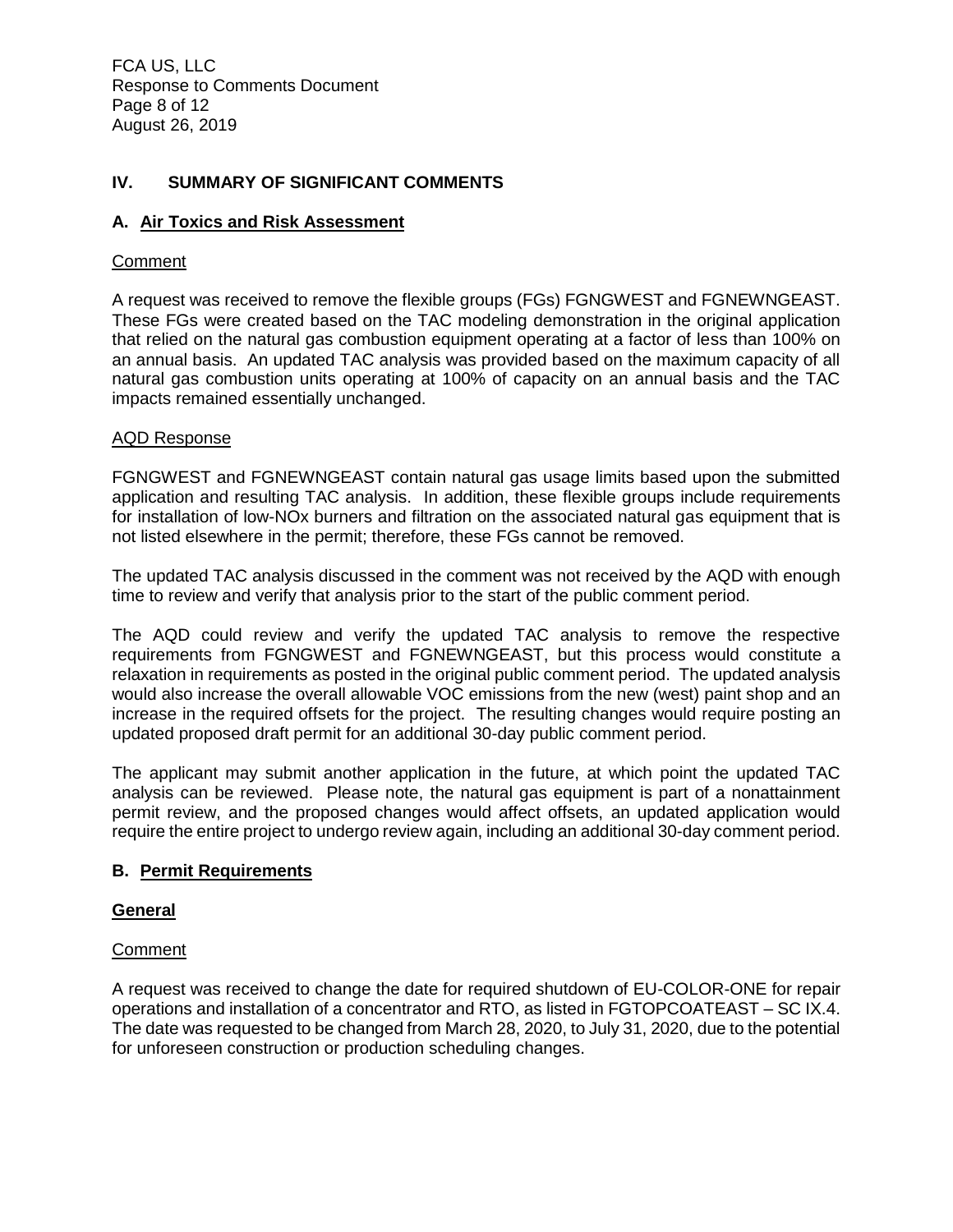FCA US, LLC Response to Comments Document Page 9 of 12 August 26, 2019

## AQD Response

This date was established during the permit review for PTI No. 13-19, as the offset permit associated with PTI No. 14-19 for the new FCA Mack Avenue Assembly Plant. However, the AQD understands that delays in construction or production can occur. This change has been deemed as acceptable, as the permit still requires that the required offsets have been realized, regardless of the actual shutdown date for EU-COLOR-ONE.

## **Comment**

The draft permit proposes the modernization project results in the reclassification of the new and existing paint shops as being subject to the lower Auto MACT emission limits for new/reconstructed sources. FCA is not in agreement with this assessment and has provided to the AQD the basis for this position.

In accordance with 40 CFR 63.3082(e), the new paint shop is not considered new, as a previous automotive truck assembly plant has existed at this stationary source.

In accordance with 40 CFR 63.3082(f), the existing paint shop is not considered reconstructed, as the estimated cost of the refurbishment of the existing paint shop is \$218 million and the estimated cost of a new paint shop is \$535 million. The refurbished cost is less than 50% of the new paint shop and, therefore, does not constitute a reconstruction of the existing facility.

## AQD Response

The AQD disagrees with how FCA conducted the reconstruction analysis (comparing an existing paint shop to a new paint shop) and would also need a more detailed cost break down on what equipment and costs were included. FCA has previously estimated (with no details provided) that a new paint shop would cost \$535 million, and that the modification to the existing paint shop was an estimated \$218 million.

The facility is currently an existing source prior to any modifications at the site. After modifications to the site, the facility will consist of a 2 paint shop/topcoat line facility. The AQD views the cost analysis as follows:

|                       | <b>Modifications</b><br>to Existing<br>Facility | New Paint<br>Shop | Existing $+$<br><b>New</b> | New facility<br>with two<br>paint shops | Percentage |
|-----------------------|-------------------------------------------------|-------------------|----------------------------|-----------------------------------------|------------|
| Cost (in<br>Millions) | \$218                                           | \$535             | \$753                      | \$1070                                  | 70%        |

Based upon the information provided, the AQD believes the 50% rule for cost has been exceeded for this project and the facility will be considered a new facility upon start up. The AQD also considers this application to satisfy the notification requirements for reconstructed facilities under 40 CFR 63.5(b)(3) and 40 CFR 63.5(d).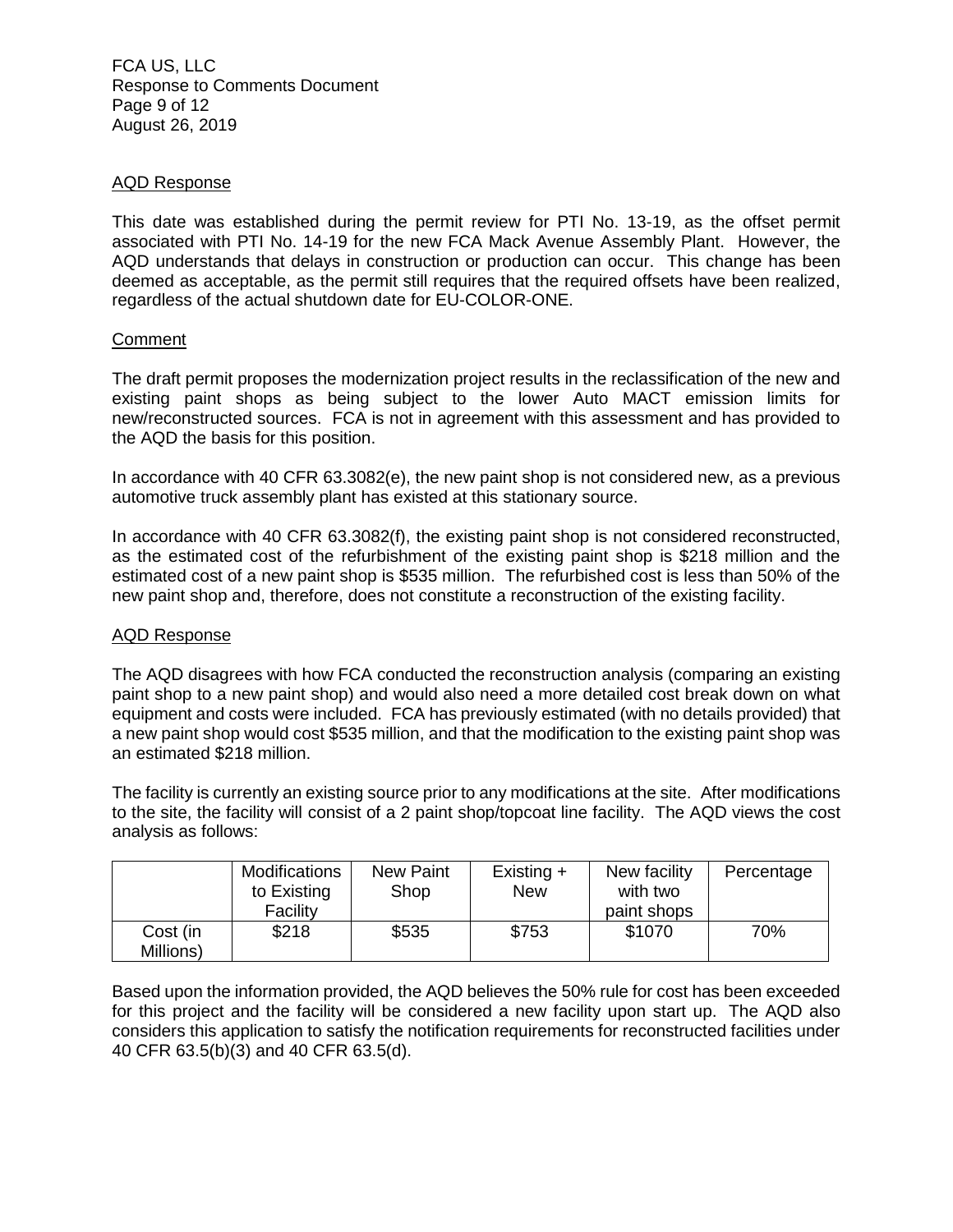FCA US, LLC Response to Comments Document Page 10 of 12 August 26, 2019

## **Emissions**

#### Comment

FCA notes that new pound per hour limits have been added in FG-BOILERS for NOx, PM10, and PM2.5 where currently (in the current Title V ROP) no such limits exist. As part of the application package, FCA provided a minor source modeling demonstration that was conducted in accordance with the United States Environmental Protection Agency's (USEPA) Appendix W dispersion modeling guidance. The boilers are considered nearby sources based on this guidance, as they are unaffected by the proposed project.

FCA believes that it is inappropriate to establish new short term emission limits for existing sources that are not being modified based on this modeling demonstration. A successful modeling demonstration that includes nearby sources does not necessitate nor mandate the establishment of limits for those nearby sources, even when modeling a major PSD modification. USEPA guidance on the use of Appendix W, in the form of their August 3, 2017, webinar content, supports this conclusion.

FCA notes that the powerhouse boilers are already subject to emission limits contained in the ROP that apply to oxides of nitrogen (NOx) on a ton per year limit basis as well as a natural gas consumption limit specific to the powerhouse. The annual NOx limit when compared to the combined hourly limits that have been proposed in the PTI are nearly the same (27.1 lbs/hr compared to 26.5 lbs/hr). The additional hourly emission limits based upon a modeling demonstration for sources that are not being modeled is inappropriate and is not supported by any applicable requirements. This is especially true in cases where there are multiple overlapping limitations on a complex-wide basis and in terms of each specific unit.

#### AQD Response

Each NOx, PM10, and PM2.5 emission rate for the four boilers in question is less than the capacity of the respective boiler and was used in the NAAQS and PSD Increment modeling analyses. Since there are no existing short-term limits on the boilers and the emission rates are less than full capacity for each boiler, new short-term limits, and the accompanying testing requirements, are necessary to ensure compliance with the NAAQS and PSD Increment for these three pollutants.

In addition, it is not uncommon for a piece of equipment that is not part of the proposed project to receive an emission limit based on a NAAQS or PSD Increment modeling analysis.

#### **Comment**

The emission unit EUPRETREATWEST is not subject to the Auto MACT emission limits, as it is a zinc phosphating metal surface treatment process (where the electrochemical process physically converts the metal surface) rather than a coating or cleaning process. It should not be included as part of FGAUTOMACT.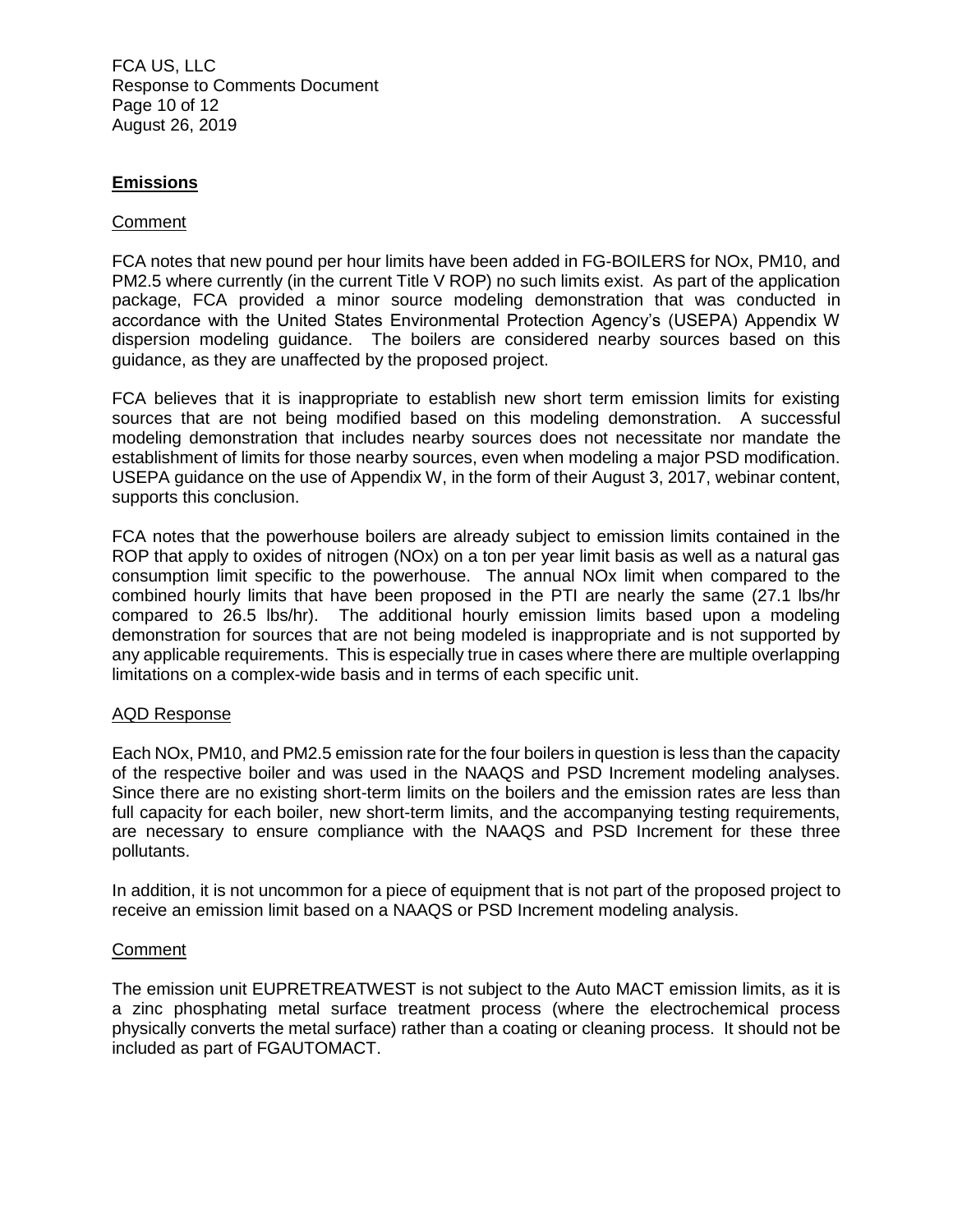FCA US, LLC Response to Comments Document Page 11 of 12 August 26, 2019

## AQD Response

The AQD disagrees with FCA's position because of the following:

## *"40 CFR 63.3082*

. . . "(b) The affected source is the collection of all of the items listed in paragraphs (b)(1) through (4) of this section that are used for surface coating of new automobile or new light-duty truck bodies, or body parts for new automobiles or new light-duty trucks: (1) All *coating operations* as defined in §63.3176."

. . ." (includes def.)

## "63.3176:

. . .

Coating means a material applied to a substrate for decorative, *protective*, or functional *purposes. Such materials include, but are not limited to*, paints, sealants, caulks, inks, adhesives, primers, deadeners, and maskants. Decorative, protective, or functional materials that consist only of protective oils for metal, acids, bases, or any combination of these substances are not considered coatings for the purposes of this subpart.

. . . *Paint shop* means the collection of all areas at the facility in which new *automobile or new light-duty truck bodies*, or body parts for new automobiles or new light-duty trucks *are phosphated and coated* (including application, flash-off, drying and curing of electrodeposition primer, primer-surfacer, topcoat, final repair, glass bonding primer, glass bonding adhesive, deadener, adhesives and sealers); all coating operations added to the affected source pursuant to §63.3082(c); all areas at the facility in which substrates or equipment are cleaned relating to the coating of new automobile or new light-duty truck bodies, the coating of body parts for new automobiles or new light-duty trucks, or coating operations added to the affected source pursuant to §63.3082(c); and all areas at the facility used for storage, mixing, conveying and waste handling of coatings, thinners and cleaning materials related to the coating of new automobile or new light-duty truck bodies, the coating of body parts for new automobiles or new lightduty trucks, or coating operations added to the affected source pursuant to §63.3082(c). If there is no application of topcoat to new automobile or new light-duty truck bodies, or body parts for new automobiles or new light-duty trucks at the facility, then for purposes of this subpart the facility does not have a paint shop.

. . ." (includes def.)

Phosphate systems have also recently been included in the MACT IIII portions of recent PTI's and ROP's during renewal over the last couple years. Alternatively, FCA may choose to petition EPA for a determination on the inclusion of Pre-Treatment under the Auto and Light-Duty Truck NESHAP.